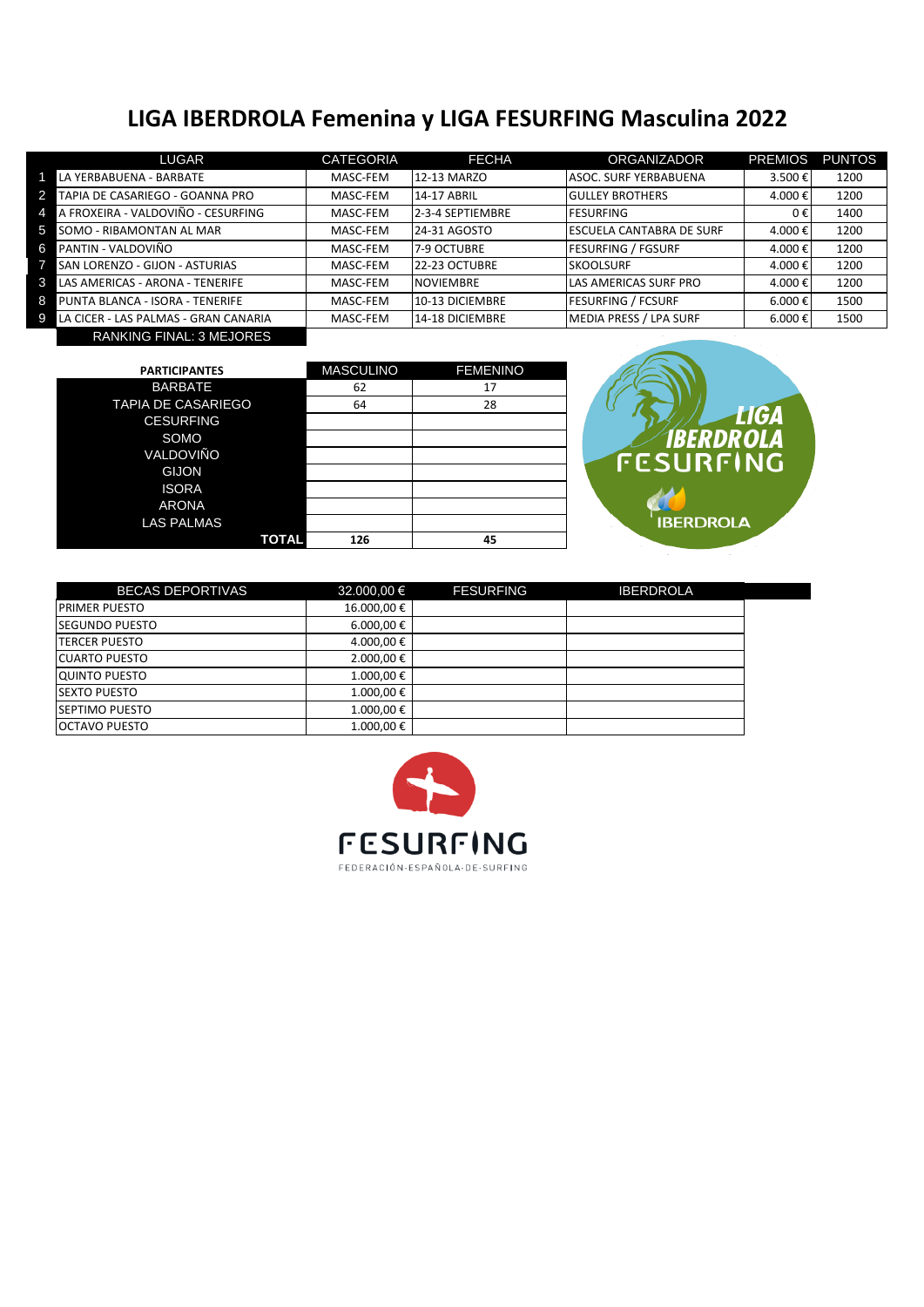

## **RANKING LIGA FESURFING MASCULINA 2022**

CESURF SOMO PANTIN GIJON LAREDO MOYA RANKING **NOMBRE CCAA** ARONA 3 MEJORES **BATE** Luis DIAZ  $CAN$  $\overline{A}$ Yago DOMINGUEZ  $EUS$  $\overline{2}$ **Ruben VITORIA** EUS  $\overline{ }$ **Ritor GARITAONANDIA FUS**  $120A$  $267/$  $\overline{5}$ **CNT Gonzalo GUTIERREZ**  $\overline{\phantom{a}}$ Cristian PORTELLI CAN Moisés DOMINGUEZ CAN  $\overline{\mathbf{z}}$  $\overline{\mathbf{8}}$ **Nestor GARCIA CNT** CAN  $\overline{9}$ Yael PEÑA  $4($ anel LAJA EUS **Pelavo SUAREZ AST Iker TRIGUEROS** EUS Vicente ROMERO CAT **Mario RASINES** CNT  $\frac{1}{15}$  $\frac{1}{\text{CNT}}$ Jacobo TRIGO Enrique SUAREZ **AST**  $\overline{17}$ luan EERNANDEZ  $GAI$  $\overline{AB}$  $\frac{37}{10}$  $\overline{18}$ Miquel BETEGON **AST** Alfonso SUAREZ CAN **Tim ELTER** Daniel GARCIA **CNT** Adur AMATRIAIN  $EUS$ ndika GARAI EUS Manuel EERNANDEZ  $G\Delta$ Kai ODRIOZOLA EUS Julian CUELLO CAN Hugo HERMENING  $\overline{27}$  $CAN$  $145C$ AST Noah HECHT EUS **Martin MOINA** จก Markel BIZKARCLIENACA **FIIS**  $1/30$ Sebastian BAMONDE GAL Marco MARIN EUS eón AGURRUZ CAN<br>CAN  $\frac{33}{34}$ Miquel MARRERO  $135<sub>1</sub>$  $\frac{1}{35}$ **Iker AMATRIAIN**  $EUS$ Julen ESCRIBANO EUS  $\overline{37}$ Nicolas MONTERO EUS Diego MARTIN  $EUS$ uis BOLADO **CNT**  $\overline{40}$ Diego GARCIA A ST  $\frac{1}{41}$ Luis FERRO AST AST Aldo GARCIA  $27($ iony Zubizarreta GAL<br>CAT Kavier CIVIT Leo ZAMBRANO GAL nrique YEBRA CAN ker SAGARZAZL CAN CAN Damian MORO enni JENSEN CAN **Conor DONEGAN** CAN AST  $\overline{51}$ Javier Garcia-VALDES ssay GARCIA AST **IAVIER ALVAREZ AST**  $20*A*$ **DANIEL PYCHA** CAN Kalani DA SILVA CAN AND<br>CAN  $\frac{56}{57}$ orge Glez Sillero arco TEICHNER Ricardo DELA HER/ **AST** CAN<br>CAN Pablo SOLAF **Ovlan DONEGAI**  $\frac{1}{61}$ Víctor SANCHE CAN  $\frac{1}{448}$  $rac{1}{848}$ EUS eru ZUÑIGA :<br>Pernando Ferrai AST Daniel Aznar Hans ODRIOZOLA EUS **Nejandro PINNA** Juan David ACEVEDO CAN Alejandro MONTAÑES AND AST<br>GAL 294<br>326 Tatsumi FOX Jose Maria DE PA2  $\overline{71}$ Jacob Real AND Nicolas SANCHEZ<br>Alejo FERREIRO CAN  $\frac{72}{72}$ GAI  $70<sub>6</sub>$  $\frac{1}{74}$ FERRAN PALACIOS CAT gnacio HERNÁNDEZ AND 290<br>270  $\overline{76}$ GAI  $\overline{77}$ **Arran Strong** AND **DANIEL ROMAN** CNT CAN Paolo GIORG Jorman Landa EUS CAN Xavi LUCENA CAN<br>GAL 560<br>560 lahuel GARCÍA Ailo CASTELO Carlos FERNANDEZ GAL CAN  $\frac{326}{540}$ lonso BENEDETTI ion BORELLI  $\frac{8}{541}$  $rac{10}{540}$ Patrick MAINSTONE **Miguel Castrillon** AND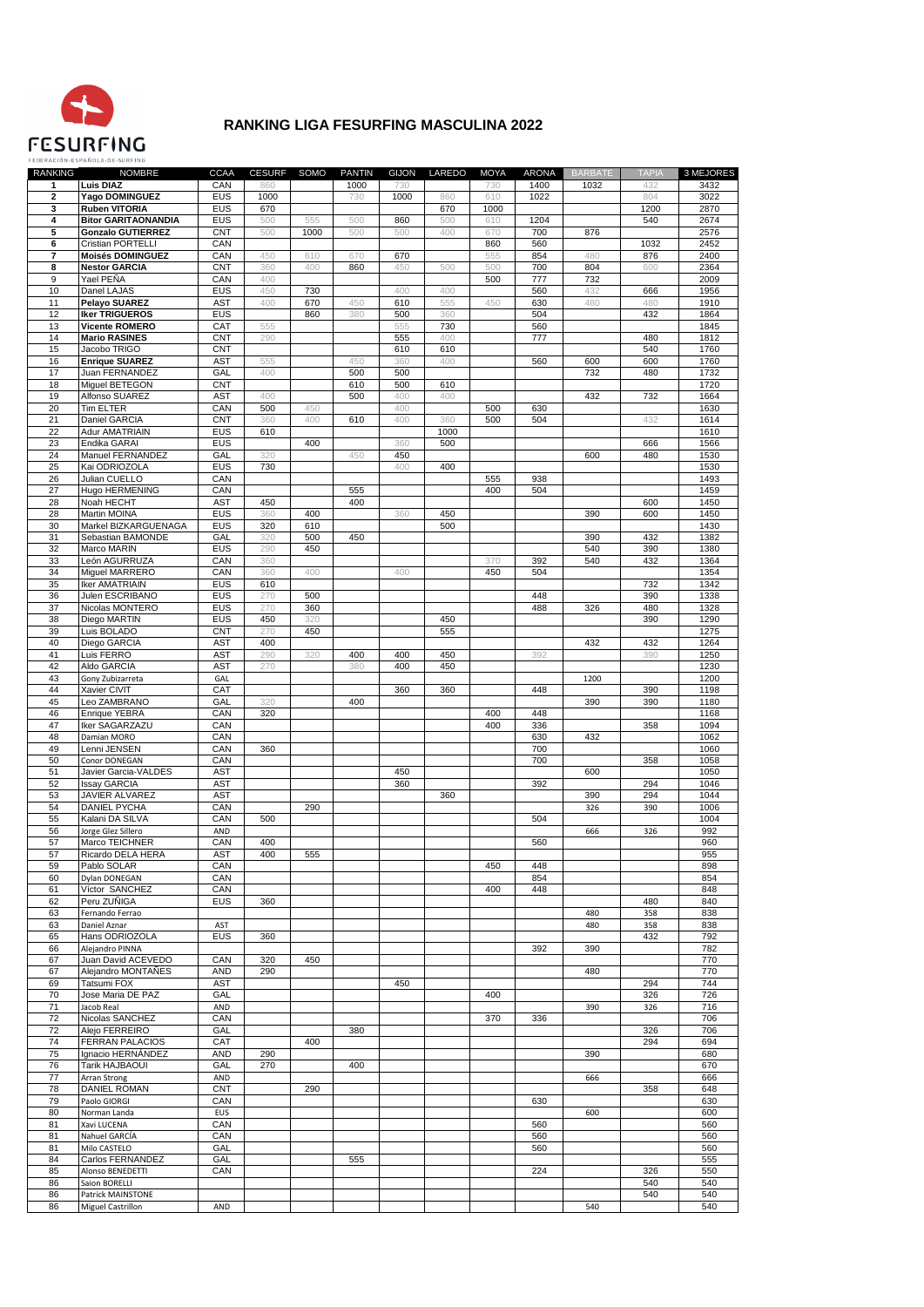| 86  | Daniel Velasco         | CNT        |     |     |     |     |     |     |     | 540 |     | 540 |
|-----|------------------------|------------|-----|-----|-----|-----|-----|-----|-----|-----|-----|-----|
| 90  | Sebastian BRUGMANS     | CAN        |     |     |     |     |     |     | 504 |     |     | 504 |
| 90  | Evandro MUÑOZ          | CAN        |     |     |     |     |     |     | 504 |     |     | 504 |
|     |                        |            |     |     |     |     |     |     |     |     |     |     |
| 92  | Oinatz ORTEGA          | <b>EUS</b> |     | 500 |     |     |     |     |     |     |     | 500 |
| 92  | MAREM MEDRANO          | CNT        |     | 500 |     |     |     |     |     |     |     | 500 |
| 94  | Roberto LETEMENDIA     |            |     |     |     |     |     |     |     |     | 480 | 480 |
| 94  | Michel Rodriguez       | CNT        |     |     |     |     |     |     |     | 480 |     | 480 |
| 94  | Juanjo Fernandez       | AND        |     |     |     |     |     |     |     | 480 |     | 480 |
|     |                        |            |     |     |     |     |     |     |     |     |     |     |
| 94  | Fekru JIMÉNEZ          |            |     |     |     |     |     |     |     |     | 480 | 480 |
| 94  | Erik Murgio            |            |     |     |     |     |     |     |     | 480 |     | 480 |
| 99  | Manuel COBOS           | CAN        |     |     |     |     |     | 450 |     |     |     | 450 |
| 100 | Matias HERNANDEZ       | CAN        |     |     |     |     |     |     | 448 |     |     | 448 |
| 100 |                        |            |     |     |     |     |     |     | 448 |     |     | 448 |
|     | Ayoze FERNANDEZ        | CAN        |     |     |     |     |     |     |     |     |     |     |
| 102 | Rafael Mosquera        |            |     |     |     |     |     |     |     | 432 |     | 432 |
| 102 | Jose Leiva             | AND        |     |     |     |     |     |     |     | 432 |     | 432 |
| 102 | Borja Cueto            |            |     |     |     |     |     |     |     | 432 |     | 432 |
| 102 |                        | AND        |     |     |     |     |     |     |     |     |     | 432 |
|     | Alberto Truncer        |            |     |     |     |     |     |     |     | 432 |     |     |
| 106 | Nicolo CALATRI         | CAN        |     | 400 |     |     |     |     |     |     |     | 400 |
| 106 | <b>MATEO BENAVIDES</b> |            |     |     |     |     | 400 |     |     |     |     | 400 |
| 106 | Marco MARTIN MEDINA    | CAN        |     |     |     |     |     | 400 |     |     |     | 400 |
| 106 | Andy CRIERE            | <b>EUS</b> | 400 |     |     |     |     |     |     |     |     | 400 |
|     |                        |            |     |     |     |     |     |     |     |     |     |     |
| 106 | ALEJANDRO SANCHO       | <b>CNT</b> |     |     |     |     | 400 |     |     |     |     | 400 |
| 111 | Vincent VANDEPUTTE     | CAN        |     |     |     |     |     |     | 392 |     |     | 392 |
| 111 | Artemy FRISH           | CAN        |     |     |     |     |     |     | 392 |     |     | 392 |
| 113 | Rafa Gomez             |            |     |     |     |     |     |     |     | 390 |     | 390 |
|     |                        |            |     |     |     |     |     |     |     |     |     |     |
| 113 | Pepote Morata          |            |     |     |     |     |     |     |     | 390 |     | 390 |
| 113 | Pablo Gomez            |            |     |     |     |     |     |     |     | 390 |     | 390 |
| 113 | Nico Giacomucci        | AND        |     |     |     |     |     |     |     | 390 |     | 390 |
| 113 | Iván RODRÍGUEZ         |            |     |     |     |     |     |     |     |     | 390 | 390 |
|     |                        |            |     |     |     |     |     |     |     |     |     |     |
| 113 | Erik Llopart           |            |     |     |     |     |     |     |     | 390 |     | 390 |
| 113 | Carlos Brage           |            |     |     |     |     |     |     |     | 390 |     | 390 |
| 113 | Camilo Cubillas        | AND        |     |     |     |     |     |     |     | 390 |     | 390 |
| 113 | Antonin Salaberria     |            |     |     |     |     |     |     |     | 390 |     | 390 |
|     |                        |            |     |     |     |     |     |     |     |     |     |     |
| 113 | Alberto Fernandez      | AND        |     |     |     |     |     |     |     | 390 |     | 390 |
| 123 | lan FERNANDEZ          | GAL        |     |     | 380 |     |     |     |     |     |     | 380 |
| 124 | Adria JARDI            | CAT        |     |     |     |     |     | 370 |     |     |     | 370 |
| 125 | Mateo VAZQUEZ          | <b>AST</b> |     |     |     | 360 |     |     |     |     |     | 360 |
|     |                        |            |     |     |     |     | 360 |     |     |     |     |     |
| 125 | LUCAS GOMEZ MORAN      |            |     |     |     |     |     |     |     |     |     | 360 |
| 125 | Hugo REDONDO           |            |     | 360 |     |     |     |     |     |     |     | 360 |
| 125 | <b>EDER FUENTES</b>    | CAN        |     |     |     |     | 360 |     |     |     |     | 360 |
| 125 | Aitor FUENTES          |            |     | 360 |     |     |     |     |     |     |     | 360 |
|     |                        |            |     |     |     |     |     |     |     |     |     |     |
| 125 | <b>AARON LEGAZ</b>     |            |     |     |     |     | 360 |     |     |     |     | 360 |
| 131 | <b>Teo BASTERRA</b>    |            |     |     |     |     |     |     |     |     | 358 | 358 |
| 131 | Marcos FERNÁNDEZ       |            |     |     |     |     |     |     |     |     | 358 | 358 |
| 133 | Rubén GONZÁLEZ         | CAN        |     |     |     |     |     |     | 336 |     |     | 336 |
|     |                        |            |     |     |     |     |     |     |     |     |     |     |
| 133 | Martin CHAPARTEGUI     | CAN        |     |     |     |     |     |     | 336 |     |     | 336 |
| 133 | Josemi MENTADO         | CAN        |     |     |     |     |     |     | 336 |     |     | 336 |
| 133 | Fernando BACALLADO     | CAN        |     |     |     |     |     |     | 336 |     |     | 336 |
| 133 | Daniel BARRETO         | CAN        |     |     |     |     |     |     | 336 |     |     | 336 |
|     |                        |            |     |     |     |     |     |     |     |     |     |     |
|     |                        |            |     |     |     |     |     |     |     |     |     |     |
| 133 | Alejandro LUGO         | CAN        |     |     |     |     |     |     | 336 |     |     | 336 |
| 133 | Zeus Leiva             | AND        |     |     |     |     |     |     |     | 326 |     | 326 |
|     |                        |            |     |     |     |     |     |     |     |     |     |     |
| 133 | Yoni Cadenas           | AND        |     |     |     |     |     |     |     | 326 |     | 326 |
| 133 | <b>Tiago Marino</b>    | AND        |     |     |     |     |     |     |     | 326 |     | 326 |
| 133 | Samu MARTÍNEZ          |            |     |     |     |     |     |     |     |     | 326 | 326 |
| 133 | Nando Medina           |            |     |     |     |     |     |     |     | 326 |     | 326 |
| 133 | Martin FERNANDEZ       |            |     |     |     |     |     |     |     |     | 326 | 326 |
|     |                        |            |     |     |     |     |     |     |     |     |     |     |
| 133 | Luis Tome              |            |     |     |     |     |     |     |     | 326 |     | 326 |
| 133 | Javier Truncer         | AND        |     |     |     |     |     |     |     | 326 |     | 326 |
| 133 | Javier Garcia          | AND        |     |     |     |     |     |     |     | 326 |     | 326 |
| 133 | Jake Cardenas          |            |     |     |     |     |     |     |     | 326 |     | 326 |
|     |                        |            |     |     |     |     |     |     |     |     |     |     |
| 133 | Jacobo CABAL           |            |     |     |     |     |     |     |     |     | 326 | 326 |
| 133 | Gonzalo Torres         |            |     |     |     |     |     |     |     | 326 |     | 326 |
| 133 | Gonzalo Lopez          |            |     |     |     |     |     |     |     | 326 |     | 326 |
| 133 | Franche                |            |     |     |     |     |     |     |     | 326 |     | 326 |
| 133 | Alfredo Garcia         |            |     |     |     |     |     |     |     |     |     | 326 |
|     |                        |            |     |     |     |     |     |     |     | 326 |     |     |
| 154 | Max SPOLVERINI         |            |     | 320 |     |     |     |     |     |     |     | 320 |
| 154 | Mateo GZLEZ DE COS     |            |     | 320 |     |     |     |     |     |     |     | 320 |
| 154 | <b>IMANOL TORRES</b>   |            |     |     |     |     | 320 |     |     |     |     | 320 |
| 154 | ALVARO DE LA FUENTE    | <b>AND</b> |     |     |     |     | 320 |     |     |     |     | 320 |
| 154 | ALVAR SORO             |            |     | 320 |     |     |     |     |     |     |     | 320 |
|     |                        |            |     |     |     |     |     |     |     |     |     |     |
| 154 | <b>ADRIAN DIAZ</b>     |            |     | 320 |     |     |     |     |     |     |     | 320 |
| 160 | Mbabou GUEYE           |            |     |     |     |     |     |     |     |     | 294 | 294 |
| 160 | Jorge SANCHEZ          |            |     |     |     |     |     |     |     |     | 294 | 294 |
| 160 |                        |            |     |     |     |     |     |     |     |     | 294 | 294 |
|     | Fabio SERRANO          |            |     |     |     |     |     |     |     |     |     |     |
| 160 | Borja DEL SAZ          |            |     |     |     |     |     |     |     |     | 294 | 294 |
| 164 | Pablo MONTERO          | GAL        | 290 |     |     |     |     |     |     |     |     | 290 |
| 165 | Stefano MANDOZZI       | CAN        |     |     |     |     |     |     | 280 |     |     | 280 |
| 165 | Maui CACERES           | CAN        |     |     |     |     |     |     | 280 |     |     | 280 |
|     |                        |            |     |     |     |     |     |     |     |     |     |     |
| 165 | Kai SCHMITZ            | CAN        |     |     |     |     |     |     | 280 |     |     | 280 |
| 165 | David GARCIA           | <b>CNT</b> |     |     |     |     |     |     | 280 |     |     | 280 |
| 165 | Angel MALAVER          | CAN        |     |     |     |     |     |     | 280 |     |     | 280 |
| 165 | Andres QUINTERO        | CAN        |     |     |     |     |     |     | 280 |     |     | 280 |
|     |                        |            |     |     |     |     |     |     |     |     |     |     |
| 171 | Alberto LAMELA         | GAL        | 270 |     |     |     |     |     |     |     |     | 270 |
| 172 | Valerio GIORGI         | CAN        |     |     |     |     |     |     | 224 |     |     | 224 |
| 172 | Mattia D'ANNA          | CAN        |     |     |     |     |     |     | 224 |     |     | 224 |
| 172 |                        | CAN        |     |     |     |     |     |     | 224 |     |     | 224 |
|     | Matteo PALLONE         |            |     |     |     |     |     |     |     |     |     |     |
| 172 | Marcos VALIENTE        | CAN        |     |     |     |     |     |     | 224 |     |     | 224 |
| 172 | Javier BRAUN           | CAN        |     |     |     |     |     |     | 224 |     |     | 224 |
| 172 | Fco Manuel DÍAZ        | CAN        |     |     |     |     |     |     | 224 |     |     | 224 |
| 172 |                        | CAN        |     |     |     |     |     |     | 224 |     |     |     |
|     | <b>Blas HERNANDEZ</b>  |            |     |     |     |     |     |     |     |     |     | 224 |
| 179 | Vito MACHRISTI         | CAN        |     |     |     |     |     |     | 168 |     |     | 168 |
| 179 | Lorenzo GOZZINI        | CAN        |     |     |     |     |     |     | 168 |     |     | 168 |
| 179 | Kevin BERNDTSON        | CAN        |     |     |     |     |     |     | 168 |     |     | 168 |
| 179 | Enzo MARTÍNEZ          | CAN        |     |     |     |     |     |     | 168 |     |     | 168 |
| 179 | Carlos FUENTES         | CAN        |     |     |     |     |     |     | 168 |     |     | 168 |